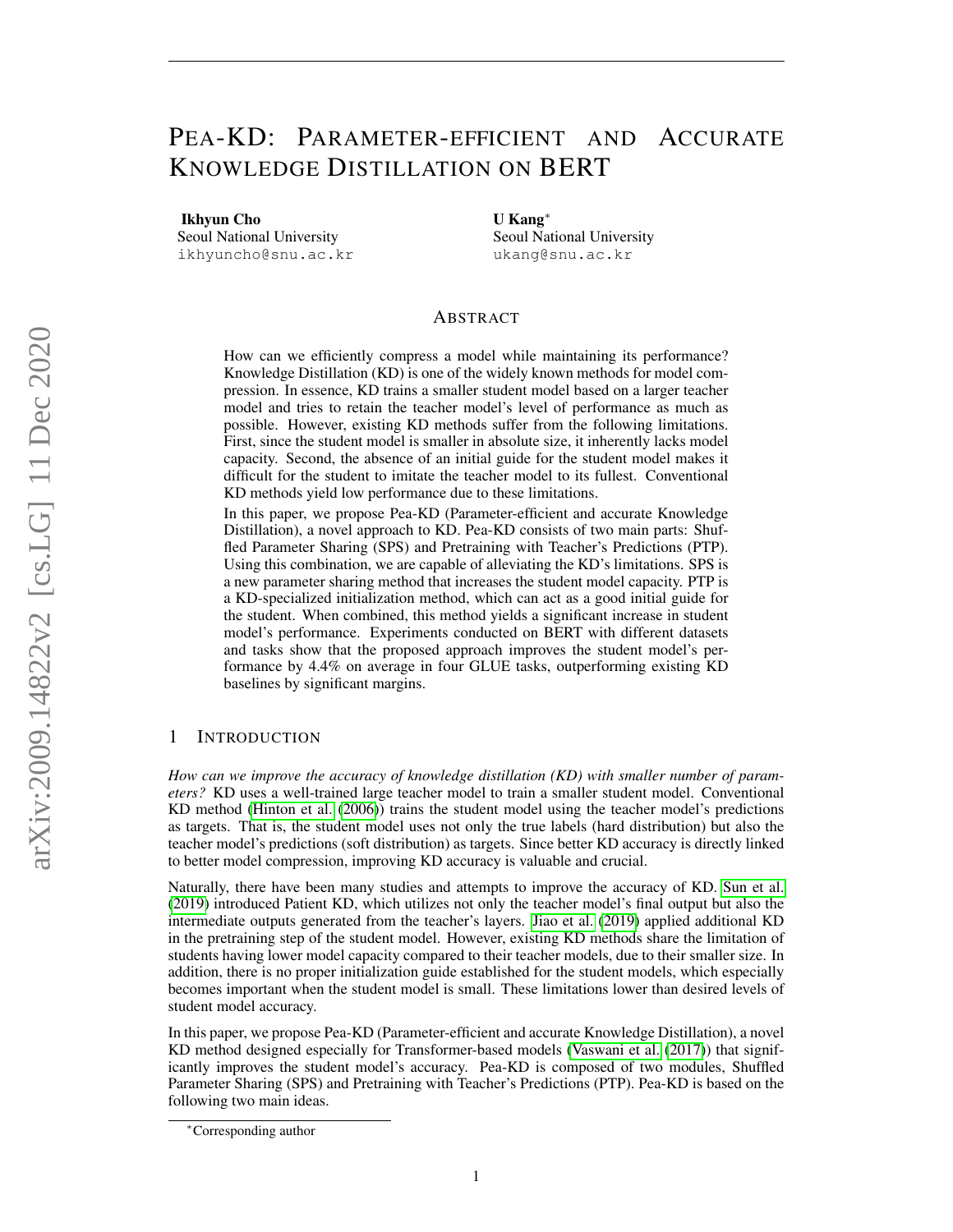- 1. We apply SPS in order to increase the effective model capacity of the student model without increasing the number of parameters. SPS has two steps: 1) stacking layers that share parameters and 2) shuffling the parameters between shared pairs of layers. Doing so increases the model's effective capacity which enables the student to better replicate the teacher model (details in Section [3.2\)](#page-3-0).
- 2. We apply a pretraining task called PTP for the student. Through PTP, the student model learns general knowledge about the teacher and the task. With this additional pretraining, the student more efficiently acquires and utilizes the teacher's knowledge during the actual KD process (details in Section [3.3\)](#page-3-1).

Throughout the paper we use Pea-KD applied on BERT model (PeaBERT) as an example to investigate our proposed approach. We summarize our main contributions as follows:

- Novel framework for KD. We propose SPS and PTP, a parameter sharing method and a KD-specialized initialization method. These methods serve as a new framework for KD to significantly improve accuracy.
- Performance. When tested on four widely used GLUE tasks, PeaBERT improves student's accuracy by 4.4% on average and up to 14.8% maximum when compared to the original BERT model. PeaBERT also outperforms the existing state-of-the-art KD baselines by 3.5% on average.
- Generality. Our proposed method Pea-KD can be applied to any transformer-based models and classification tasks with small modifications.

Then we conclude in Section 5.

## 2 RELATED WORK

Pretrained Language Models. The framework of first pretraining language models and then finetuning for downstream tasks has now become the industry standard for Natural Language Processing (NLP) models. Pretrained language models, such as BERT [\(Devlin et al.](#page-8-2) [\(2018\)](#page-8-2)), XLNet [\(Yang et al.](#page-9-2) [\(2019\)](#page-9-2)), RoBERTa [\(Liu et al.](#page-8-3) [\(2019\)](#page-8-3)) and ELMo [\(Peters et al.](#page-8-4) [\(2018\)](#page-8-4)) prove how powerful pretrained language models can be. Specifically, BERT is a language model consisting of multiple transformer encoder layers. Transformers [\(Vaswani et al.](#page-9-1) [\(2017\)](#page-9-1)) can capture long-term dependencies between input tokens by using a self-attention mechanism. Self-attention calculates an attention function using three components, query, key, and value, each denoted as matrices Q, K, and V. The attention function is defined as follows:

$$
A = \frac{QK^T}{\sqrt{d_k}}\tag{1}
$$

$$
Attention(Q, K, V) = softmax(A)V
$$
\n(2)

It is known that through pretraining using Masked Language Modeling (MLM) and Next Sentence Prediction (NSP), the attention matrices in BERT can capture substantial linguistic knowledge. BERT has achieved the state-of-the-art performance on a wide range of NLP tasks, such as the GLUE benchmark [\(Wang et al.](#page-9-3) [\(2018\)](#page-9-3)) and SQuAD [\(Rajpurkar et al.](#page-8-5) [\(2016\)](#page-8-5)).

However, these modern pretrained models are very large in size and contain millions of parameters, making them nearly impossible to apply on edge devices with limited amount of resources.

Model Compression. As deep learning algorithms started getting adopted, implemented, and researched in diverse fields, high computation costs and memory shortage have started to become challenging factors. Especially in NLP, pretrained language models typically require a large set of parameters. This results in extensive cost of computation and memory. As such, Model Compression has now become an important task for deep learning. There have already been many attempts to tackle this problem, including quantization [\(Gong et al.](#page-8-6) [\(2014\)](#page-8-6)) and weight pruning [\(Han et al.](#page-8-7) [\(2015\)](#page-8-7)). Two promising approaches are KD [\(Hinton et al.](#page-8-8) [\(2015\)](#page-8-8); [Yoo et al.](#page-9-4) [\(2019\)](#page-9-4)) and Parameter Sharing, which we focus on in this paper.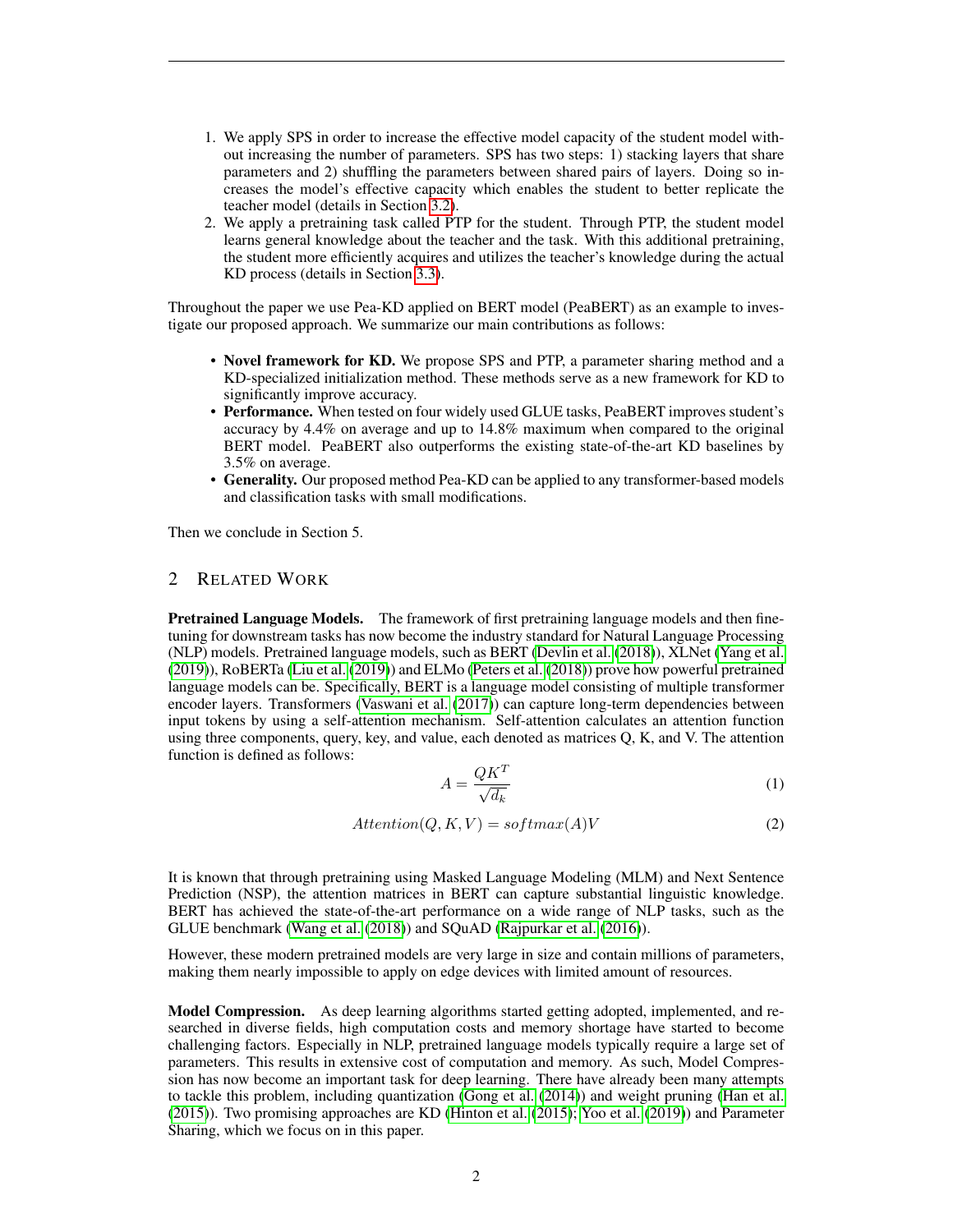Knowledge Distillation (KD). As briefly covered in Section [1,](#page-0-0) KD transfers knowledge from a well-trained and large teacher model to a smaller student model. KD uses the teacher model's predictions on top of the true labels to train the student model. It is proven through many experiments that the student model learns to imitate the soft distribution of the teacher model's predictions and ultimately performs better than learning solely from the original data. There have already been many attempts to compress BERT using KD. Patient Knowledge Distillation [\(Sun et al.](#page-9-0) [\(2019\)](#page-9-0)) extracts knowledge not only from the final prediction of the teacher, but also from the intermediate layers. TinyBERT [\(Jiao et al.](#page-8-1) [\(2019\)](#page-8-1)) uses a two-stage learning framework and applies KD in both pretraining and task-specific finetuning. DistilBERT [\(Sanh et al.](#page-8-9) [\(2019\)](#page-8-9)) uses half of the layers of BERT-base model and applies KD during pretraining and finetuning of BERT. Insufficient capacity and the absence of a clear initialization guide are some of the existing KD method's area of improvement.

**Parameter Sharing.** Sharing parameters across different layers is a widely used idea for model compression. There have been several attempts to apply parameter sharing in transformer architecture and BERT model. However, the existing parameter sharing methods exhibit a large tradeoff between model performance and model size. They reduce the model's size significantly but also suffers from a great loss in performance as a result.

# 3 PROPOSED METHODS

In the following, we provide an overview of the main challenges faced in KD and our methods to address them in Section [3.1.](#page-2-0) We then discuss the precise procedures of SPS and PTP in Sections [3.2](#page-3-0) and [3.3.](#page-3-1) Lastly, we explain our final method, PeaBERT and the training details in Section [3.4.](#page-4-0)

# <span id="page-2-0"></span>3.1 OVERVIEW

BERT-base model contains over 109 million parameters. Its extensive size makes model deployment often infeasible and computationally expensive in many cases, such as on mobile devices. As a result, industry practitioners commonly use a smaller version of BERT and apply KD. However, the existing KD methods face the following challenges:

- 1. Insufficient model capacity of the student model. Since the student model contains fewer number of parameters than the teacher model, its model capacity is also lower. The smaller and simpler the student model gets, the gap between the student and the teacher grows, making it increasingly difficult for the student to replicate the teacher model's accuracy. The limited capacity hinders the student model's performance. How can we enlarge the student model's capacity while maintaining the same number of parameters?
- 2. Absence of proper initial guide for the student model. There is no widely accepted and vetted guide to selecting the student's initial state of the KD process. In most cases, a truncated version of pretrained BERT-base model is used. In reality, this hinders the student from reproducing the teacher's results. Can we find a better method for the student's KD initialization?

We propose the following main ideas to address these challenges:

- 1. Shuffled Parameter Sharing (SPS): increasing 'effective' model capacity of the student. SPS consists of two steps. Step 1 increases the student's effective model capacity by stacking parameter-shared layers. Step 2 further improves the model capacity by shuffling the shared parameters. Shuffling enables more efficient use of the parameters by learning diverse set of information. As a result, the SPS-applied student model achieves much higher accuracy while still using the same number of parameters (details in Section [3.2\)](#page-3-0).
- 2. Pretraining with Teacher's Predictions (PTP): a novel pretraining task utilizing teacher's predictions for student initialization. To address the limitation of the initial guide, we propose PTP, a novel pretraining method for the student by utilizing teacher model's predictions. Through PTP, the student model pre-learns knowledge latent in the teacher's softmax output which is hard to learn during the conventional KD process. This helps the student better acquire and utilize the teacher's knowledge during the KD process (details in Section [3.3\)](#page-3-1).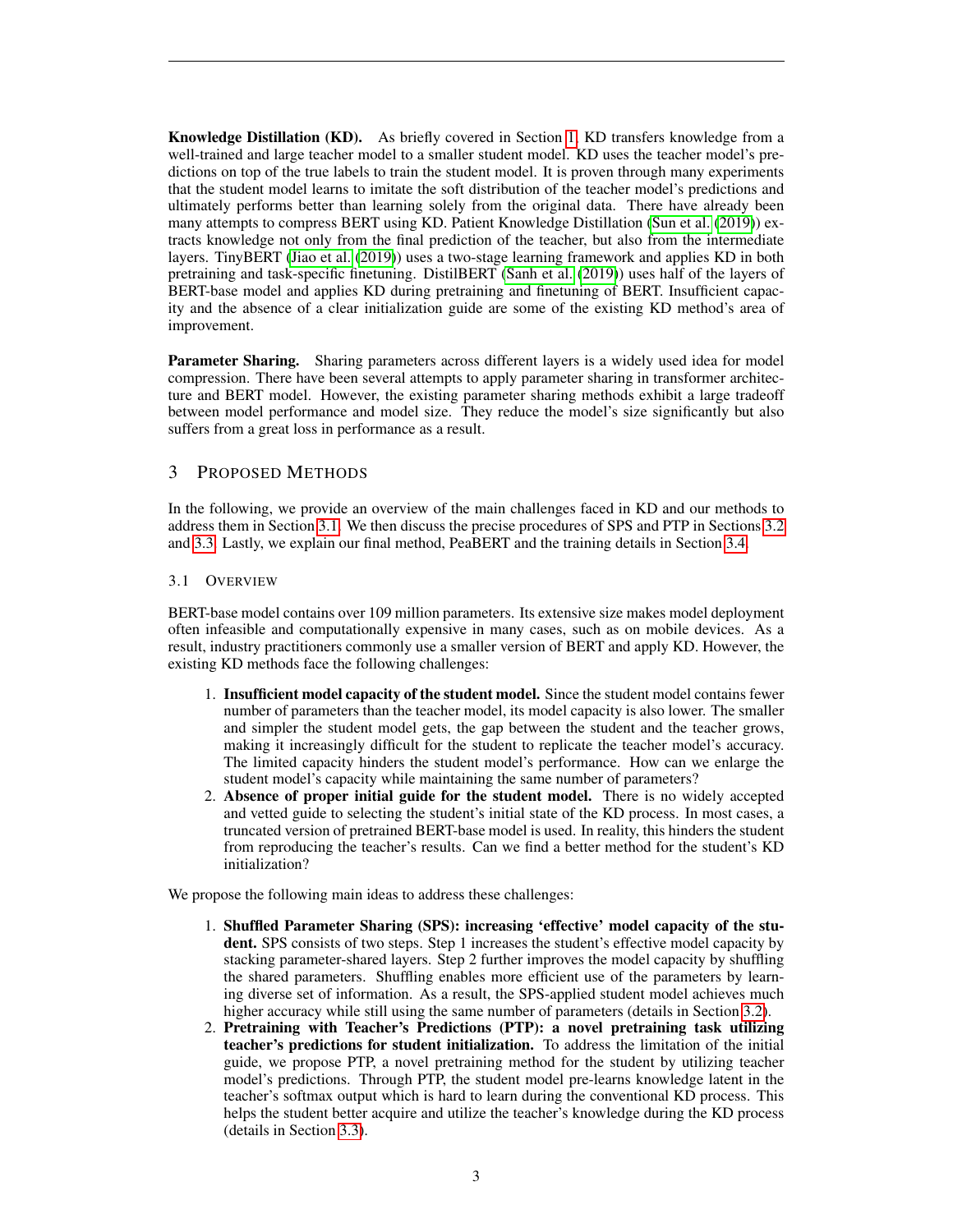The following subsections describe the procedures of SPS, PTP, and PeaBERT in detail.

## <span id="page-3-0"></span>3.2 SHUFFLED PARAMETER SHARING (SPS)

<span id="page-3-2"></span>

Figure 1: Graphical representation of SPS: (a) first step of SPS (b) second step of SPS, and (c) modified SPS for a 6-layer student.

SPS improves student's model capacity while using the same number of parameters, addressing the capacity limitations of a typical KD. SPS is composed of the following two steps.

**Step1. Paired Parameter Sharing.** We start with doubling the number of layers in the student model. We then share the parameters between the bottom half and the upper half of the model, as graphically represented in Figure [1a.](#page-3-2)

Step2. Shuffling. We shuffle the Query and Key parameters between the shared pairs. That is, for the shared upper half of layers we use the original Query parameters as Key parameters, and the original Key parameters as Query parameters.

We call this architecture SPS, which is depicted in Figure [1b.](#page-3-2) For the 6-layer student case we slightly modify the architecture as shown in Figure [1c.](#page-3-2) We apply SPS on the top 3 layers only.

Motivation behind step 1: Increased model capacity due to a more complex structure. By applying step 1, the student model now has more layers while maintaining the same number of parameters used. This leads to a higher model complexity, which we expect will increase model capacity and performance.

Motivation behind step 2: Increased parameter efficiency and additional regularization effect. The intuition behind shuffling becomes clear when we compare the model with and without step 2. Let us consider the case depicted in Figur[e1b.](#page-3-2) In step 1, the first layer's Query parameter is used as a Query parameter in both the first layer and in the shared fourth layer. Since this parameter is used only as a Query parameter throughout the model, it will only learn the information relevant to Query. In step 2, on the other hand, this parameter's function changes due to shuffling. The first layer's Query parameter is used as a Key parameter in the shared fourth layer. Thus it has the opportunity to learn the important features of both the Query and the Key, gaining a more diverse and wider breadth of knowledge. The shuffling mechanism allows the parameters to learn diverse information, thereby maximizing learning efficiency. We can also view this as a type of regularization or multitask learning. Since these parameters need to learn the features of both the Query and the Key, this prevents overfitting to either one. Therefore, we expect the shuffling mechanism to improve the generalization ability of the model.

## <span id="page-3-1"></span>3.3 PRETRAINING WITH TEACHER'S PREDICTIONS (PTP)

There can be several candidates for KD-specialized initialization. We propose a pretraining approach called PTP, and experimentally show that it improves KD accuracy.

Most of the previous studies on KD do not elaborate on the initialization of the student model. There are some studies that use a pretrained student model as an initial state, but those pretraining tasks are irrelevant to either the teacher model or the downstream task. To the best of our knowledge, our study is the first case that pretrains the student model with a task relevant to the teacher model and its downstream task. PTP consists of the following two steps.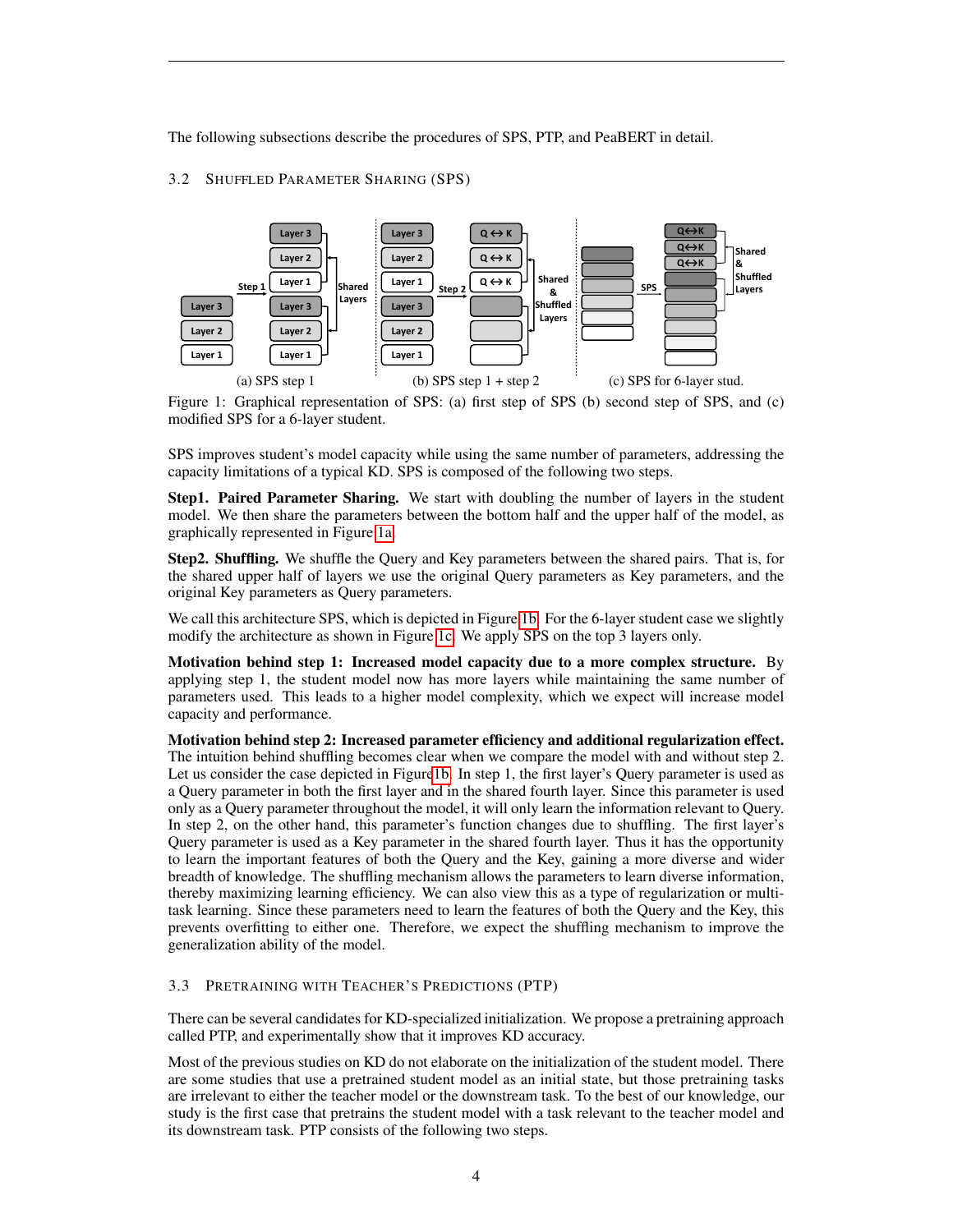### Step 1. Creating artificial data based on the teacher's predictions (PTP labels).

We first input the training data in the teacher model and collect the teacher model's predictions. We then define "confidence" as the following. We apply softmax function to the teacher model's predictions, and the maximum value of the predictions is defined as the confidence. Next, with a specific threshold "t" (a hyperparameter between 0.5 and 1.0), we assign a new label to the training data according to the rules listed in Table [1.](#page-4-1) We call these new artificial labels PTP labels.

Table 1: Assigning new PTP labels to the training data.

<span id="page-4-1"></span>

| Teacher's prediction correct confidence $> t$ |       | <b>PTP</b> label      |
|-----------------------------------------------|-------|-----------------------|
| True                                          | True  | confidently correct   |
| True                                          | False | unconfidently correct |
| False                                         | True  | confidently wrong     |
| False                                         | False | unconfidently wrong   |

Step 2. Pretrain the student model to predict the PTP labels. Using the artificial PTP labels (data x, PTP label) we created, we now pretrain the student model to predict the PTP label when  $x$ is provided as an input. In other words, the student model is trained to predict the PTP labels given the downstream training dataset. We train the student model until convergence.

Once these two steps are complete, we use this PTP-pretrained student model as the initial state for the KD process.

Motivation behind PTP: A relatively easy way of learning the teacher's generalized knowledge. The core idea is to make PTP labels by explicitly expressing important information from the teachers' softmax outputs, such as whether the teacher model predicted correctly or how confident the teacher model is. Pretraining using these labels would help the student acquire the teacher's generalized knowledge latent in the teacher's softmax output. This pretraining makes the student model better prepared for the actual KD process. For example, if a teacher makes an incorrect prediction for a data instance x, then we know that data instance x is generally a difficult one to predict. Since this knowledge is only obtainable by directly comparing the true label with the teacher's output, it would be difficult for the student to acquire this in the conventional KD process. Representing this type of information through PTP labels and training the student to predict them could help the student acquire deeply latent knowledge included in the teacher's output much easily. Intuitively, we expect that a student model that has undergone such a pretraining session is better prepared for the actual KD process and will likely achieve better results.

# <span id="page-4-0"></span>3.4 PEABERT: SPS AND PTP COMBINED

#### 3.4.1 OVERALL FRAMEWORK OF PEABERT

PeaBERT applies SPS and PTP together on BERT for maximum impact on performance. Given a student model, PeaBERT first transforms it into an SPS model and applies PTP. Once PTP is completed, we use this model as the initial state of the student model for the KD process. The overall framework of PeaBERT is depicted in Figure [2.](#page-5-0)

#### 3.4.2 LEARNING DETAILS OF PEABERT

For the starting point of the KD process, a well-finetuned teacher model should be used. We use the 12 layer BERT-base model as the teacher. The learned parameters are denoted as:

$$
\hat{\theta}^t = \underset{\theta^t}{\arg\min} \sum_{i \in N} \mathcal{L}_{CE}(y_i, \sigma(z_t(x_i; \theta^t)))
$$
\n(3)

The  $\theta^t$  denotes parameters of the teacher,  $\sigma$  denotes the softmax function,  $x_i$  denotes the training data,  $z_t$  denotes the teacher model's output predictions,  $y_i$  denotes the true labels, and  $\mathcal{L}_{CE}$  denotes cross-entropy loss.

We then pretrain the student model with PTP labels using the following loss:

$$
\hat{\theta}_{\mathcal{PTP}}^s = \underset{\theta^s}{\text{arg min}} \sum_{i \in N} \mathcal{L}_{CE}(y_i^{\mathcal{PTP}}, \sigma(z_s(x_i; \theta^s))) \tag{4}
$$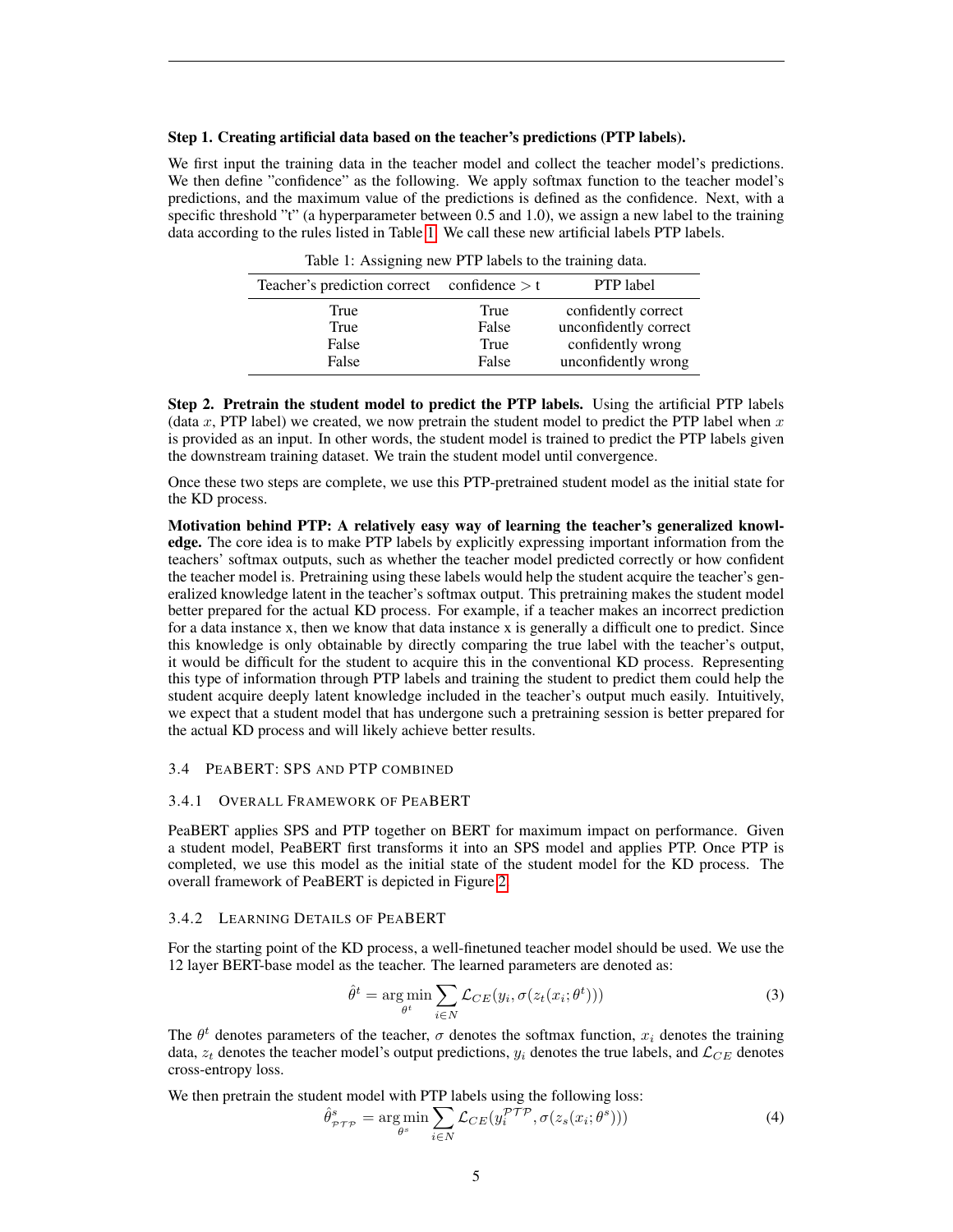<span id="page-5-0"></span>

Figure 2: Overall framework of PeaBERT. The left half represents applying SPS and PTP to a student model. The right half represents the learning baseline.

where  $y_i^{PTP}$  denotes the PTP labels and the subscript s denotes the student model. When PTP is completed, we use the  $\hat{\theta}^s_{\tau\tau\tau}$  as the initial state of the KD process. Our KD process uses three loss terms in total: a cross-entropy loss between student model's final predictions and ground-truth labels, a Kullback-Leiber divergence loss between the final predictions of student and teacher models, and a mean-squared error loss between the intermediate layers of student and teacher models.

The loss function is as follows:

$$
\mathcal{L} = (1 - \alpha) \mathcal{L}_{CE}(y_i, \sigma(z_s(x_i; \theta^s)) + \alpha \mathcal{L}_{\kappa \mathcal{L}}(\sigma(z_s(x_i; \theta^s), \sigma_T(z_t(x_i; \hat{\theta}^t)))) + \beta \sum_{(k_1, k_2) \in \mathcal{K}} ||z_s^{k_1} - z_t^{k_2}||_2^2
$$
\n(5)

where  $\mathcal{L}_{\mathcal{KL}}$  denotes the Kullback-Leibler divergence loss,  $\mathcal K$  denotes the index pairs of layers we use for intermediate layer-wise distillation, and  $z^k$  denotes the output logits of the k-th layer.  $\alpha$  and  $\beta$  are hyperparameters.

Note that during the KD process, we use a softmax-temperature T, which controls the softness of teacher model's output predictions introduced in [\(Hinton et al.](#page-8-8) [\(2015\)](#page-8-8)).

$$
\sigma_T(z_i) = \frac{e^{z_i/T}}{\sum_j e^{z_j/T}}
$$
\n(6)

# 4 EXPERIMENTS

We discuss experimental results to assess the effectiveness of our proposed method. Our goal is to answer the following questions.

- Q1. Overall performance. How does PeaBERT perform compared to the currently existing KD methods? (Section [4.2\)](#page-6-0)
- Q2. Effectiveness of SPS. To what extent does SPS improve the effective capacity of the student model without increasing the number of parameters? (Section [4.3\)](#page-7-0)
- Q3. Effectiveness of PTP. Is PTP a good initialization method? Compared to the conventionally-used truncated version of the BERT-base model, what is the impact of PTP on the model's performance? (Section [4.4\)](#page-7-1)

## 4.1 EXPERIMENTAL SETTINGS

Datasets. We use four of the most widely used datasets in the General Language Understanding Evaluation (GLUE) benchmark [\(Wang et al.](#page-9-3)  $(2018)$ ): SST-2<sup>[1](#page-5-1)</sup>, QNLI<sup>[2](#page-5-2)</sup>, RTE<sup>[3](#page-5-3)</sup>, and MRPC<sup>[4](#page-5-4)</sup>. For sentiment classification, we use the Stanford Sentiment Treebank (SST-2) [\(Socher et al.](#page-9-5) [\(2013\)](#page-9-5)). For

<span id="page-5-1"></span><sup>1</sup> https://nlp.stanford.edu/sentiment/index.html

<span id="page-5-2"></span><sup>2</sup> https://rajpurkar.github.io/SQuAD-explorer/

<span id="page-5-3"></span><sup>&</sup>lt;sup>3</sup>https://aclweb.org/aclwiki/RecognizingTextualEntailment

<span id="page-5-4"></span><sup>4</sup> https://www.microsoft.com/en-us/download/details.aspx?id=52398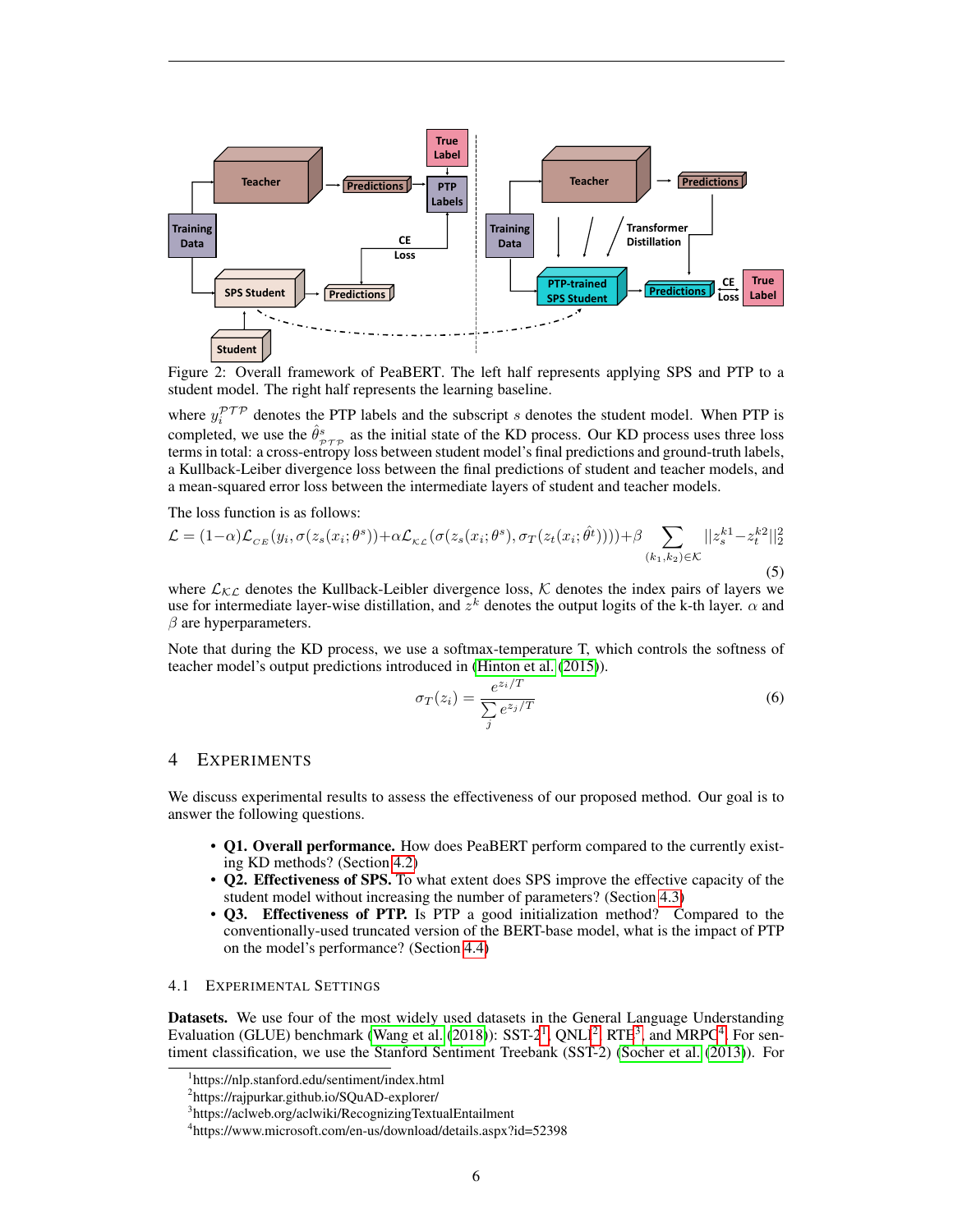| number of independent layers of the student. |           |             |               |            |      |  |  |
|----------------------------------------------|-----------|-------------|---------------|------------|------|--|--|
| Method                                       | RTE (Acc) | $MRPC$ (F1) | $SST-2$ (Acc) | ONLI (Acc) | Avg  |  |  |
| $BERT_1$ -PatientKD                          | 52.8      | 80.6        | 83.6          | 64.0       | 70.3 |  |  |
| PeaBERT <sub>1</sub>                         | 53.0      | 81.0        | 86.9          | 78.8       | 75.0 |  |  |
| $BERT2 - PatientKD$                          | 53.5      | 80.4        | 87.0          | 80.1       | 75.2 |  |  |
| PeaBERT <sub>2</sub>                         | 64.1      | 82.7        | 88.2          | 86.0       | 80.3 |  |  |
| $BERT3 - PatientKD$                          | 58.4      | 81.9        | 88.4          | 85.0       | 78.4 |  |  |
| PeaBERT <sub>3</sub>                         | 64.5      | 85.0        | 90.4          | 87.0       | 81.7 |  |  |

<span id="page-6-2"></span>Table 2: Overall results of PeaBERT compared to the state-of-the-art KD baseline, PatientKD. The results are evaluated on the test set of GLUE official benchmark. The subscript numbers denote the

<span id="page-6-3"></span>Table 3: PeaBERT in comparison to other state-of-the-art competitors in dev set. The cited results of the competitors are from the official papers of each method. For accurate comparison, model dimensions are fixed to six layers across all models compared.

| Method                        | $#$ of parameters RTE (Acc) MRPC (F1) |              |              | SST-2 (Acc)  | ONLI (Acc)   | Avg          |
|-------------------------------|---------------------------------------|--------------|--------------|--------------|--------------|--------------|
| <b>DistilBERT</b><br>TinyBERT | 42.6M<br>42.6M                        | 59.9<br>70.4 | 87.5<br>90.6 | 91.3<br>93.0 | 89.2<br>91.1 | 82.0<br>86.3 |
| PeaBERT                       | 42.6M                                 | 73.6         | 92.9         | 93.5         | 90.3         | 87.6         |

natural language inference, we use QNLI[\(Rajpurkar et al.](#page-8-5) [\(2016\)](#page-8-5)) and RTE. For paraphrase similarity matching, we use Microsoft Research Paraphrase Corpus (MRPC) [\(Dolan & Brockett](#page-8-10) [\(2005\)](#page-8-10)). Specifically, SST-2 is a movie review dataset with binary annotations where the binary label indicates positive and negative reviews. QNLI is a task for predicting whether a pair of a question and an answer is an entailment or not. RTE is based on a series of textual entailment challenges and MRPC contains pairs of sentences and corresponding labels, where the labels indicate the semantic equivalence relationship between the sentences in each pair.

Competitors. We use Patient Knowledge Distillation (PatientKD, [Sun et al.](#page-9-0) [\(2019\)](#page-9-0)) as our baseline learning method to compare and quantify the effectiveness of PeaBERT. PatientKD is one of the most widely used baselines and is a variant of the original Knowledge Distillation method [\(Hinton](#page-8-0) [et al.](#page-8-0) [\(2006\)](#page-8-0)). We conduct experiments on BERT model [\(Devlin et al.](#page-8-2) [\(2018\)](#page-8-2)) and compare the results of PeaBERT to the original BERT. In addition, we compare the results with other stateof-the-art BERT-distillation models, including DistilBERT[\(Sanh et al.](#page-8-9) [\(2019\)](#page-8-9)) and TinyBERT[\(Jiao](#page-8-1) [et al.](#page-8-1) [\(2019\)](#page-8-1)).

**Training Details.** We use the 12-layer original BERT model [\(Devlin et al.](#page-8-2) [\(2018\)](#page-8-2)) as a teacher model and further finetune the teacher for each task independently. The student models are created using the same architecture as the original BERT, but the number of layers is reduced to either 1, 2, 3, or 6 depending on experiments. That is, we initialize the student model using the first  $n$ -layers of parameters from the pretrained original BERT obtained from Google's official BERT repo<sup>[5](#page-6-1)</sup>. We use the standard baseline PatientKD and the following hyperparameter settings: training batch size from  $\{32, 64\}$ , learning rate from  $\{1, 2, 3, 5\}\cdot 10^{-5}$ , number of epochs from  $\{4, 6, 10\}$ ,  $\alpha$  between  $\{0.1 \text{ and } 0.7\}$ , and  $\beta$  between  $\{0 \text{ and } 500\}$ .

# <span id="page-6-0"></span>4.2 OVERALL PERFORMANCE

We summarize the performance of PeaBERT against the standard baseline PatientKD in Table [2.](#page-6-2) We also compare the results of PeaBERT to the competitors DistilBERT and TinyBERT in Table [3.](#page-6-3) We observe the following from the results.

First, we see from Table [2](#page-6-2) that PeaBERT consistently yields higher performance in downstream tasks across all three model sizes. Notably, PeaBERT shows improved accuracy by an average of 4.7% for the 1-layer student, 5.1% for the 2-layer student, and 3.3% for the 3-layer student (Note that we use F1 score for MRPC when calculating the average accuracy throughout the experiments). A maximum improvement of  $14.8\%$  is achieved in PeaBERT<sub>1</sub>-QNLI. These results validate the effectiveness of PeaBERT across varying downstream tasks and student model sizes.

<span id="page-6-1"></span><sup>5</sup> https://github.com/google-research/bert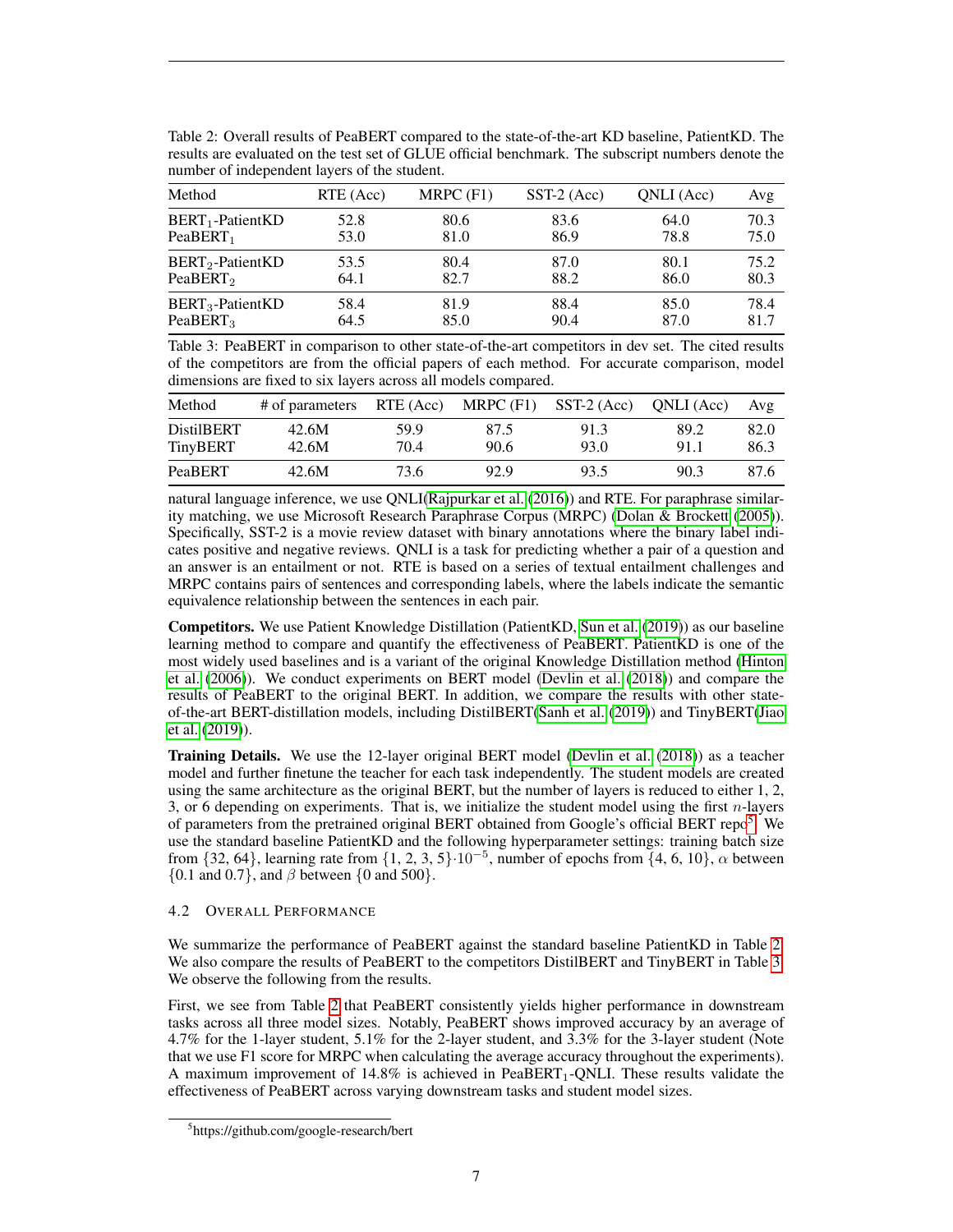Second, using the same number of parameters, PeaBERT outperforms the state-of-the-art KD baselines DistilBERT and TinyBERT, by 5.6% and 1.3% on average. We use a 6-layer student model for this comparison. An advantage of PeaBERT is that it achieves remarkable accuracy improvement just by using the downstream dataset without touching the original pretraining tasks. Unlike its competitors DistilBERT and TinyBERT, PeaBERT does not touch the original pretraining tasks, Masked Language Modeling (MLM) and Next Sentence Prediction (NSP). This reduces training time significantly. For example, DistilBERT took approximately 90 hours with eight 16GB V100 GPUs, while PeaBERT took a minimum of one minute (PeaBERT<sub>1</sub> with RTE) to a maximum of one hour (PeaBERT $_3$  with QNLI) using just two NVIDIA T4 GPUs.

Finally, another advantage of PeaBERT is that it can be applied to other transformer-based models with minimal modifications. The SPS method can be directly applied to any transformer-based models, and the PTP method can be applied to any classification task.

## <span id="page-7-0"></span>4.3 EFFECTIVENESS OF SPS

| Method            | # of parameters | RTE (Acc) | MRPC $(F1)$ | $SST-2$ (Acc) | ONLI (Acc) | Avg  |
|-------------------|-----------------|-----------|-------------|---------------|------------|------|
| BERT <sub>3</sub> | 21.3M           | 61.4      | 84.3        | 89.4          | 84.8       | 80.0 |
| $SPS-1$           | 21.3M           | 63.5      | 85.8        | 89.6          | 85.5       | 81.1 |
| $SPS-2$           | 21.3M           | 68.6      | 86.8        | 90.2          | 86.5       | 83.0 |

<span id="page-7-2"></span>Table 4: An ablation study to validate each step of SPS. The results are derived using GLUE dev set.

We perform ablation studies to verify the effectiveness of SPS. We compare three models BERT<sub>3</sub>,  $SPS-1$ , and  $SPS-2$ .  $BERT<sub>3</sub>$  is the original BERT model with 3 layers, which applies none of the SPS steps. SPS-1 applies only the first SPS step (paired parameter sharing) to BERT<sub>3</sub>. SPS-2 applies both the first step and the second step (shuffling) to  $BERT_3$ .

The results are summarized in Table [4.](#page-7-2) Compared to the original BERT3, SPS-1 shows improved accuracy in all the downstream datasets with an average of 1.1%, verifying our first motivation. Comparing SPS-1 with SPS-2, we note that SPS-2 consistently shows even better performance with an average of 1.9%, which validates our second motivation. Based on these results, we conclude that both steps of the SPS process work as intended to increase the student model's capacity without increasing the number of parameters used.

# <span id="page-7-3"></span><span id="page-7-1"></span>4.4 EFFECTIVENESS OF PTP

Table 5: An ablation study to verify PTP. The results are derived using GLUE dev set.

| Model                                  | RTE (Acc)    | $MRPC$ (F1)  | $SST-2$ (Acc) | ONLI (Acc)   | Avg          |
|----------------------------------------|--------------|--------------|---------------|--------------|--------------|
| $BERT3+SPS$                            | 68.6         | 86.8         | 90.2          | 86.5         | 83.0         |
| $BERT3+SPS+PTP-1$<br>$BERT3+SPS+PTP-2$ | 69.0<br>69.3 | 88.0<br>88.3 | 90.4<br>90.9  | 86.6<br>86.8 | 83.5<br>83.8 |
| $BERT3+SPS+PTP$                        | 70.8         | 88.7         | 91.2          | 871          | 84.5         |

We perform an ablation study to validate the effectiveness of using PTP as an initial guide for the student model. We use  $BERT<sub>3</sub>+SPS$ , which is SPS applied on  $BERT<sub>3</sub>$ , as our base model. We compare the results of PTP to its variants PTP-1 and PTP-2. Note that PTP uses four labels constructed from two types of information latent in the teacher model's softmax prediction: (1) whether the teacher predicted correctly and (2) how confident the teacher is. PTP-1 is a variant of PTP that uses only two labels that state whether the teacher predicts correctly or not. PTP-2 is another PTP variant that uses two labels to state whether the teacher's predictions is confident or not. PTP-1 and PTP-2 contain different type of teacher's information in their labels, respectively. From the results summarized in Table [5,](#page-7-3) we see that PTP-1 and PTP-2 increase the student's accuracy by 0.5% and 0.8% on average, respectively. Combining PTP-1 and PTP-2, which is essentially our proposed PTP method, further improves model accuracy by an average of 1.5%. This study supports the efficacy of our PTP method.

These results prove two things: (1) The student that goes through only the conventional KD process does not fully utilize the knowledge included in the teacher model's softmax outputs, and (2) PTP does help the student better utilize the knowledge included in teacher's softmax outputs. This firmly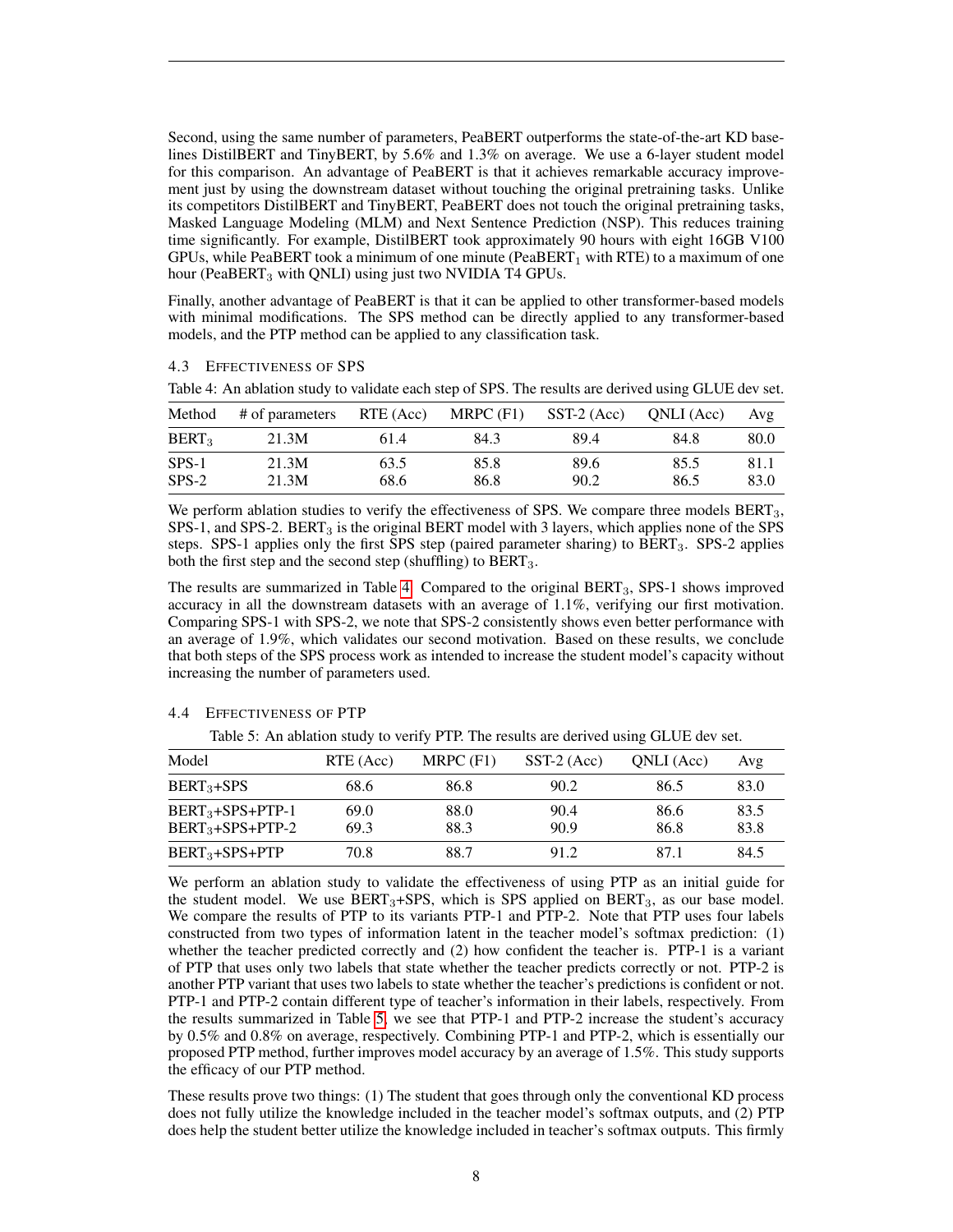supports the efficacy of our PTP method and also validates our main claim that initializing a student model with KD-specialized method prior to applying KD can improve accuracy. As existing KD methods do not place much emphasis on the initialization process, this finding highlights a potentially major, undiscovered path to improving model accuracy. Further and deeper researches related to KD-specialized initialization could be promising.

## 5 CONCLUSION

In this paper, we propose Pea-KD, a new KD method for transformer-based distillation, and show its efficacy. Our goal is to address and reduce the limitations of the currently available KD methods: insufficient model capacity and absence of proper initial guide for the student. We first introduce SPS, a new parameter sharing approach that uses a shuffling mechanism, which enhances the capacity of the student model while using the same number of parameters. We then introduce PTP, a KD-specific initialization method for the student model. Our proposed PeaBERT comes from applying these two methods SPS and PTP on BERT. Through extensive experiments conducted using multiple datasets and varying model sizes, we show that our method improves KD accuracy by an average of 4.4% on the GLUE test set. We also show that PeaBERT works well across different datasets, and outperforms the original BERT as well as other state-of-the-art baselines on BERT distillation by an average of 3.5%.

As a future work, we plan to delve deeper into the concept of KD-specialized initialization of the student model. Also, since PTP and SPS are independent processes on their own, we plan to combine PTP and SPS with other model compression techniques, such as weight pruning and quantization.

# **REFERENCES**

- <span id="page-8-2"></span>Jacob Devlin, Ming-Wei Chang, Kenton Lee, and Kristina Toutanova. Bert: Pre-training of deep bidirectional transformers for language understanding. *arXiv preprint arXiv:1810.04805*, 2018.
- <span id="page-8-10"></span>William B Dolan and Chris Brockett. Automatically constructing a corpus of sentential paraphrases. In *Proceedings of the Third International Workshop on Paraphrasing (IWP2005)*, 2005.
- <span id="page-8-6"></span>Yunchao Gong, Liu Liu, Ming Yang, and Lubomir Bourdev. Compressing deep convolutional networks using vector quantization. *arXiv preprint arXiv:1412.6115*, 2014.
- <span id="page-8-7"></span>Song Han, Jeff Pool, John Tran, and William Dally. Learning both weights and connections for efficient neural network. In *Advances in neural information processing systems*, pp. 1135–1143, 2015.
- <span id="page-8-8"></span>Geoffrey Hinton, Oriol Vinyals, and Jeff Dean. Distilling the knowledge in a neural network. *arXiv preprint arXiv:1503.02531*, 2015.
- <span id="page-8-0"></span>Geoffrey E. Hinton, Simon Osindero, and Yee Whye Teh. A fast learning algorithm for deep belief nets. *Neural Computation*, 18:1527–1554, 2006.
- <span id="page-8-1"></span>Xiaoqi Jiao, Yichun Yin, Lifeng Shang, Xin Jiang, Xiao Chen, Linlin Li, Fang Wang, and Qun Liu. Tinybert: Distilling bert for natural language understanding. *arXiv preprint arXiv:1909.10351*, 2019.
- <span id="page-8-3"></span>Yinhan Liu, Myle Ott, Naman Goyal, Jingfei Du, Mandar Joshi, Danqi Chen, Omer Levy, Mike Lewis, Luke Zettlemoyer, and Veselin Stoyanov. Roberta: A robustly optimized bert pretraining approach. *arXiv preprint arXiv:1907.11692*, 2019.
- <span id="page-8-4"></span>Matthew E Peters, Mark Neumann, Mohit Iyyer, Matt Gardner, Christopher Clark, Kenton Lee, and Luke Zettlemoyer. Deep contextualized word representations. *arXiv preprint arXiv:1802.05365*, 2018.
- <span id="page-8-5"></span>Pranav Rajpurkar, Jian Zhang, Konstantin Lopyrev, and Percy Liang. Squad: 100,000+ questions for machine comprehension of text. *arXiv preprint arXiv:1606.05250*, 2016.
- <span id="page-8-9"></span>Victor Sanh, Lysandre Debut, Julien Chaumond, and Thomas Wolf. Distilbert, a distilled version of bert: smaller, faster, cheaper and lighter. *arXiv preprint arXiv:1910.01108*, 2019.